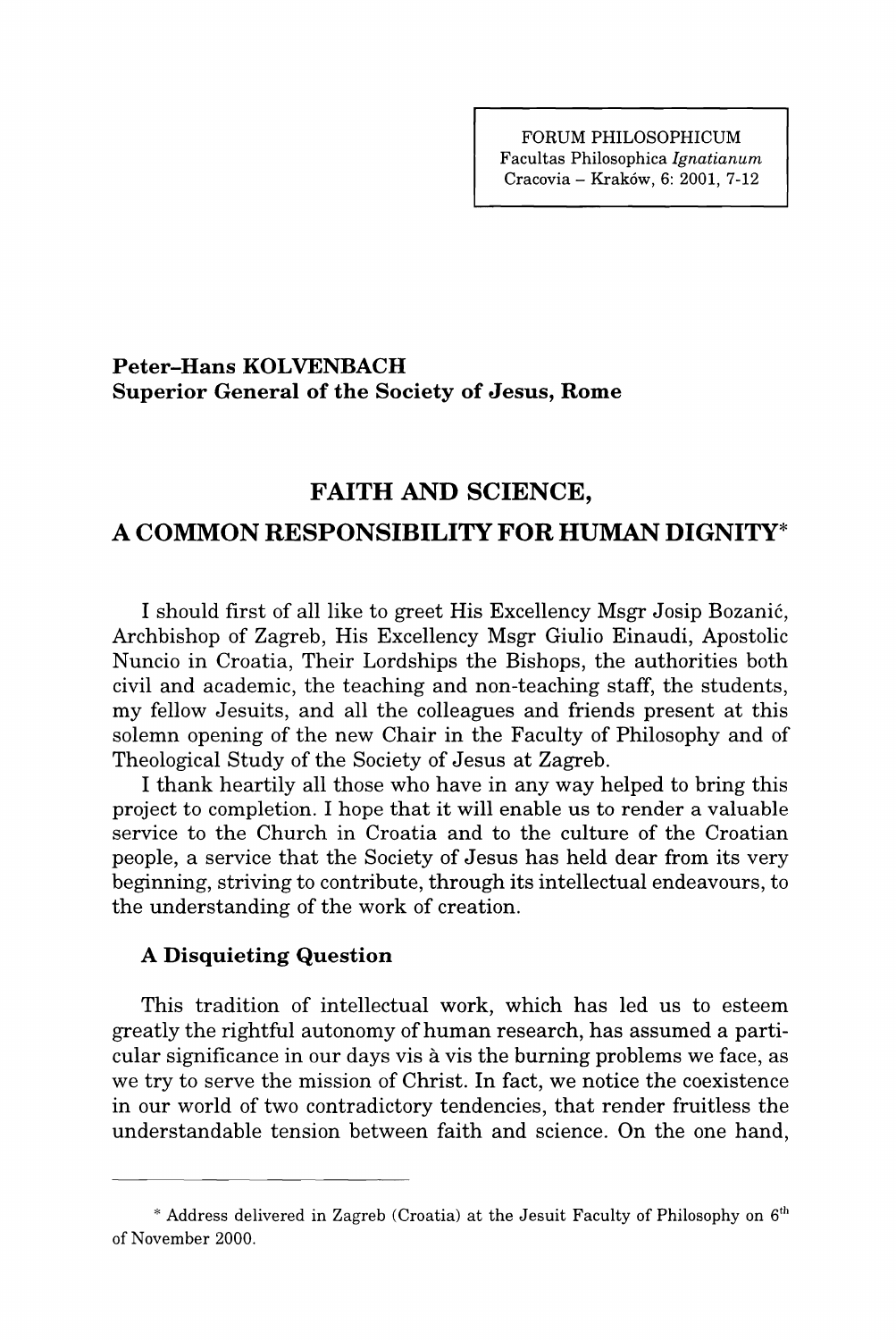pietism or fundamentalism makes us prey to the temptation to minimize the capacity of the human mind; on the other, the secularist atmosphere we breathe feeds a conviction that reduces faith to a superstition bound to disappear with the advance of science.

Were it not for the fact that reason has suffered a setback with the crisis of Philosophy, no longer held as the Queen of Science, one could feel tempted to see in this contradiction a mere repetition of the cultural situation that characterized modernism since the Age of Enlightenment.

The field is thus left, on the one hand, to a scientific rationality with no metaphysical and moral concerns; and on the other, to a manner of living and understanding religion that risks digging an ever deeper breach between it and culture (including one's own intellectual tradition!). Is this not the disquieting background that sheds light on the dramatic relevance of the encyclical of His Holiness John Paul II, Fides *et ratio*" of 1998? The Holy Father notes the existence of "an ever deeper mistrust with regard to reason itself", "which led some to focus more on faith and others to deny its rationality altogether" (n. 45). In the scientific field this crisis of reason has led, according to the Pope, not only to shying away from any reference to the religious vision of the world, but to giving up any appeal to a metaphysical or moral vision. As a result, "certain scientists, lacking any ethical point of reference, are in danger of putting at the centre of their concerns something other than the human person and the entirety of the person's life. Further still, some of these, sensing the opportunities of technological progress, seem to succumb not only to a market-based logic, but also to the temptation of a quasi-divine power over nature and even over the human being" (n. 46). It is in this context and in the more vital interest of the human person, considered in the wholeness of its personal and social life, that the relationship between faith and science must be reconsidered. On the one hand, because old conflicts are likely to be revived in the present cultural climate; and on the other, because the complex problems facing humanity today do require a renewal of the trust in sane reason, thanks to which man will again be able to follow truth when truth shows itself without the old trappings.

### **The Classical Solution**

Having thus settled the point of departure of our reflection, we do not wish to imply that no conflict is possible between faith and science. It continues to be true that faith cannot declare false a scientifically established fact; knowledge acquired in a laboratory does not depend on the domain of faith.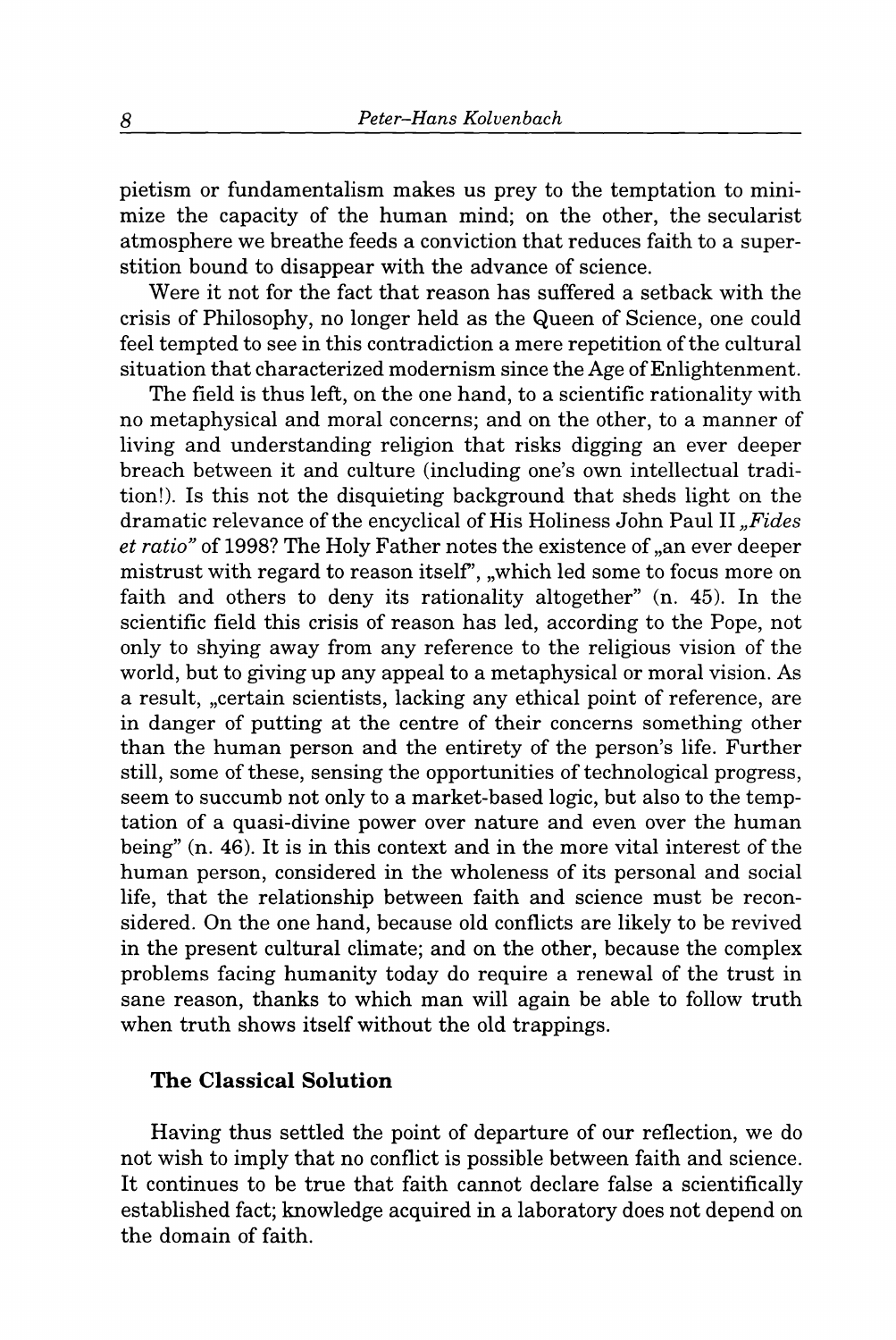On the other hand, however, faith is allegiance to the person of Christ, to his message, and to his mission amongst us. Even when Christ makes meteorological remarks about the rain or expresses a biological opinion about the mustard seed, his teaching does not belong to the scientific order. According to a very ancient and well known saying, the Good News of faith does not tell us how the heavens work, but how we must work our way into heaven! There are, therefore, two different levels of knowledge: faith and science; and the believer who is also a man of science operates in two distinctly different modalities of knowing. No conflict will occur provided they are not mixed.

All the same, science and faith, even though moving in two different spheres, easily turn one against the other or one tries to get the better of the other, if they are not referred to a rationality geared to the service of the human person and in search of the meaning of life. On a purely impersonal level, it would be possible, theoretically at least, to keep a neat and precise division between the knowledge of science and that of faith.

But the man of science is a person and so is the man of faith, and neither lives outside the context we have sketched at the beginning of our reflection. It is at this precise level that we come up against the problem of the relationship between faith and science, that is, as a problem of the *status* of human reason.

### **The New Approach**

This is further complicated by a veritable stumbling block: fidelity to the magisterium. As long as it remains within its own bounds, science makes no reference to the magisterium; whereas faith that seeks understanding attains its purpose in this referral to the magisterium. Curiously enough, it was a mystic who some 500 years ago posed this question in a manner that is most radical and at the same time extremely contemporary. In the *Spiritual Exercises* St Ignatius of Loyola takes a stand against Erasmus of Rotterdam, who had said: "White would not become black even if the Roman Pontiff were to decide so, which I know he will never do".

Never mind the authority of the petrine office; white is scientifically white, even if the Pope declares it to be black. *Contra facta non valent argumenta.* Faith cannot constrain a reasoning man to deny what is objectively true. As a matter of fact, says a commentator of the last century on the *Exercises,* calling black what is obviously white is quite strange; but, from another point of view, is it not stranger still to hold as the Body and Blood of Christ what our senses tell us to be bread and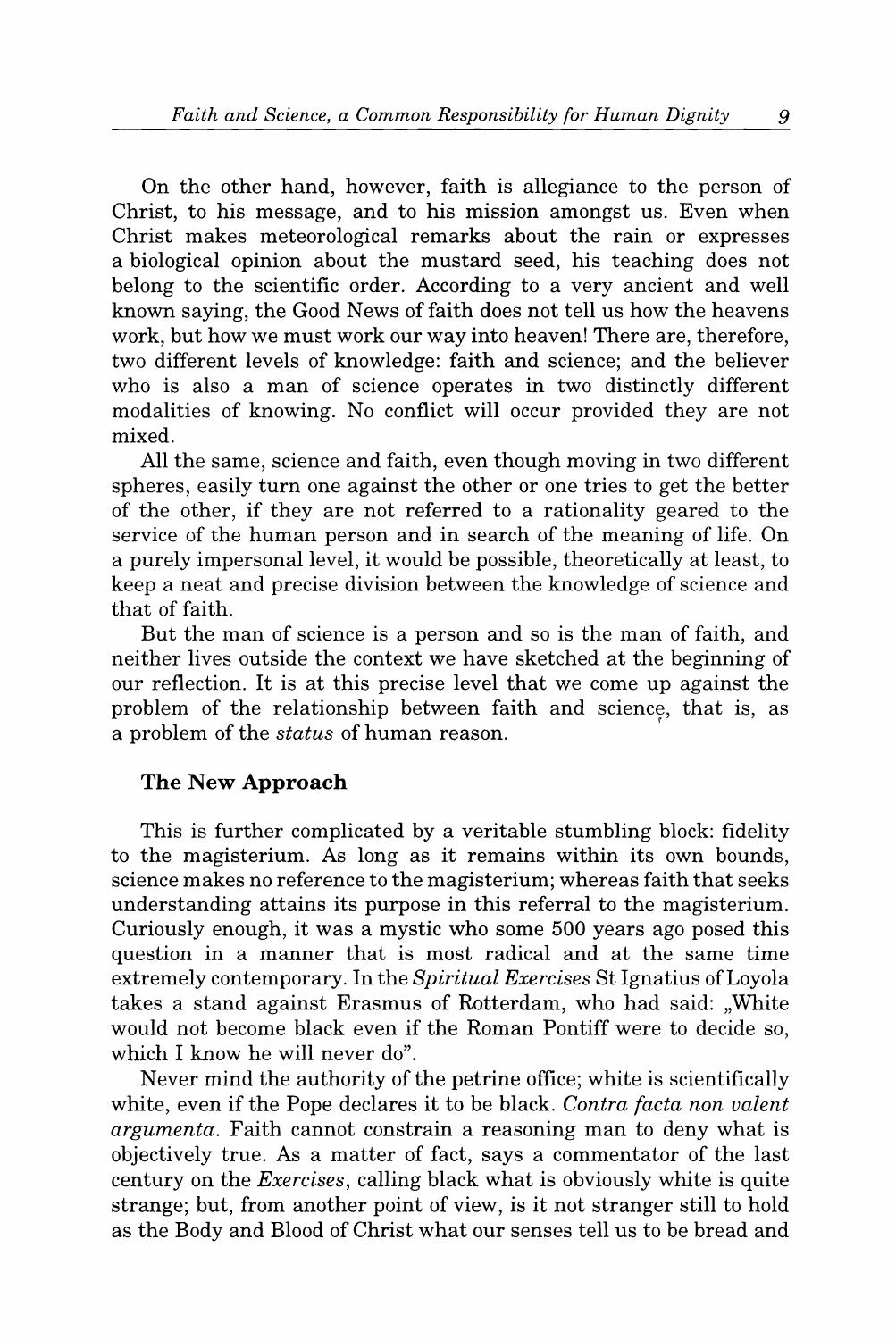wine? (P. Jude,  $1818$ ) Why does then Ignatius set the rule: "To keep ourselves right in all things, we ought to hold fast to this principle: What seems to me to be white, I will believe to be black if the hierarchical Church thus determines it" *{SpEx* 365)? By setting this rule, Ignatius seems to give to faith an authority that invalidates scientific knowledge and allows no reference to common rationality. Nevertheless, it is not tantamount to killing human intelligence. Ignatius does not question reality, the objective fact, but the understanding of this fact by a human person in an inevitable subjectivity. What was an impersonal problem for Erasmus becomes a personal issue for Ignatius: "I see white and the Church tells me that what seems white is in fact black". Ignatius, who for God's greater glory has pushed his companions into the world of science and theology, as in this city of Zagreb, had no intention to discard man's natural knowledge, nor to humiliate his intelligence, which is in God's image. Ignatius has the fullest respect for science, but he does not hesitate to point out, with his admittedly hyperbolic rule, that the light of faith  $-$  after all for the good of reason can show the limits of human knowledge and especially the tendency to lock oneself in one's certitude, to become the slave of one's theories and of the products of one's cleverness. To capture the scope of this Ignatian approach, one has to opt for the principle: accept faith not as an abdication of science or as an absurd ideal, but as opening to what the human being cannot attain through science, an opening to what truly constitutes reality or the promise of the fullness of reality. In the face of a scientific rationality too closed to transcend towards ultimate hope, faith can open out radically our views and ideas as men of science and lead us to accept reasons that contain the promise of a higher significance. In the face of real risks of a fideistic religious sentiments, the believer must justify his faith. Faith challenges science less than it does the man of science, it challenges theology less than it does the believer. This faith awakens the intelligence of the man of science to the meaning that can be the foundation of hope. This faith prevents the believer from shutting himself in his certainty by ignoring whoever questions its reason.

#### **The Autonomy of Science**

The autonomy of earthly reality and hence that of science has been fully recognized by the Second Vatican Council as being in conformity with the will of the Creator: "For by the very fact that they have been created, all things are endowed with their own stability, truth, goodness, proper laws, and order" *(Gaudium et Spes 36).* Faith acknowledges , the rightful autonomy of the creature" and protects it , against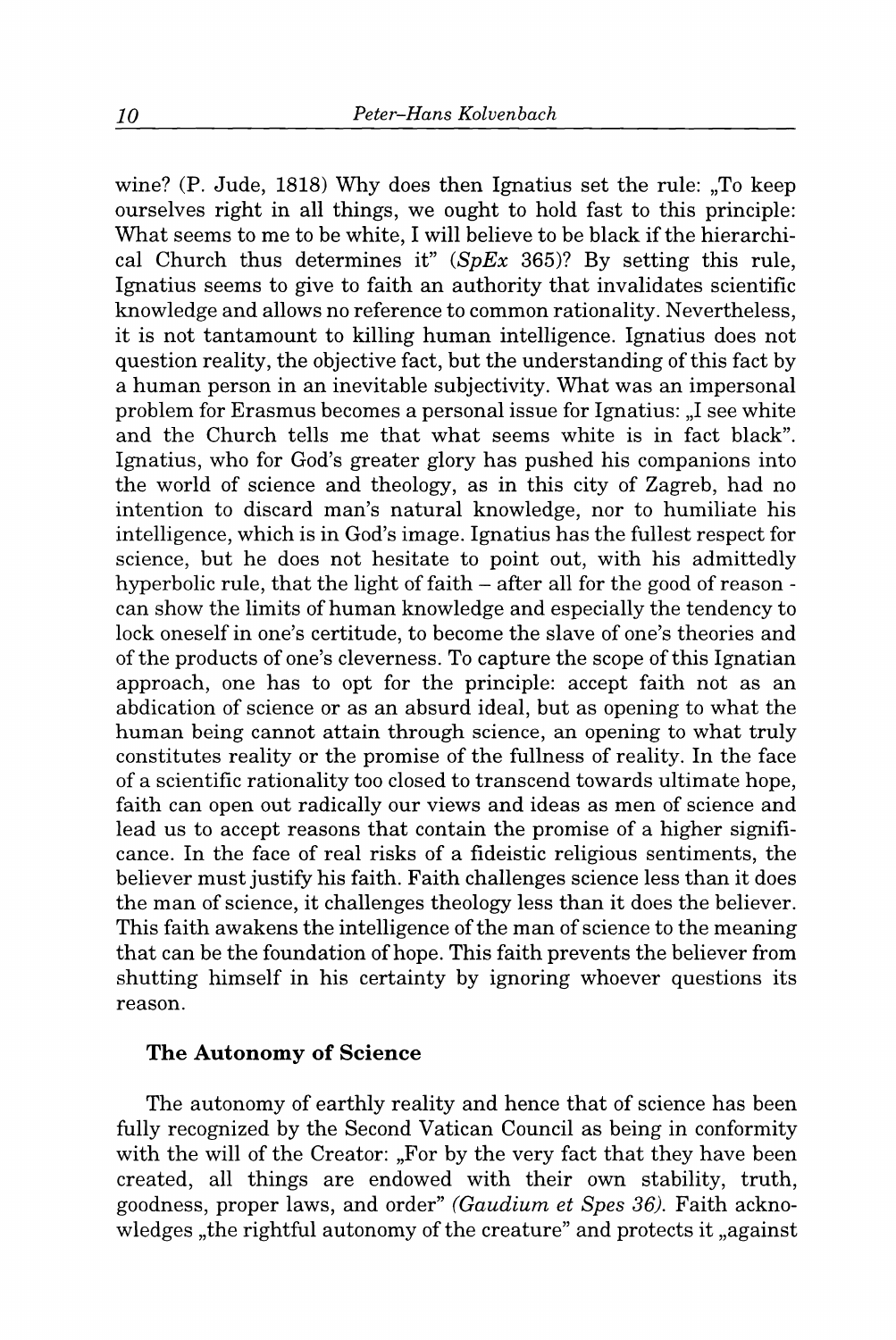any kind of false autonomy" *(GS 41);* it does so not because it defends *a priori* an abstract moral law, but because it so values the dignity of the human person that reason itself must strengthen and serve it, acknowledging no other masters.

Therefore, it must be stated in the name of sane reason that science is autonomous as regards faith, but not independent from faith. The distinction may seem subtle, but it is essential if science is to be science, faith is to be faith, and man is to remain rational. Science must work out its own autonomy demanding proofs, through methodical doubts, technical efficiency, recourse to experience, by applying the criteria to find out their truth or their falseness. Within its own autonomous domain science retains its right and duty to go as far as it can in its endeavour to explain everything through its own methods. Science continues to be the normal and necessary means not only to know the world but also to transform it.

We have to admit that the spectacular progress of modern technology, while fostering the advance of human society, focuses so strongly on the urge to have and to have ever more that it contributes, without the shadow of a doubt, to an allergy for theoretical thought and for the search of meaning, and favours the total oblivion of the ultimate questions in the absence of any speculation or thought.

### **Conclusion**

To conclude, at the end of our reflection we note that the relationship between science and faith, in terms of content, runs the risk of causing conflict on account of fundamentalisms, obstacles that can block the opening needed by faith and science to gaze the reality of God and man, heaven and earth, each according to its specific approach, each at its own level of rationality. Such an opening may be seen in this statement by a man of science: "No one is more helpless than the man of science to think up his science. The question «what is science?» has no scientific answer", and in this confession by a theologian: "the more the men of science show me the immensity of creation, the more immense becomes my sense of God". It may well be that the articulation between science and faith will always remain a mere project, difficult to bring to completion because of the distinctions to be maintained between the two approaches to reality and because of the ever possible claims, justified or false, to the possession of truth. But it is the man of science who makes science, and it is the believer who receives the faith.

It is therefore within man, within the human person, that the alliance of faith and science may be achieved under a common perspective of a rationality at the service of the dignity of the human person.